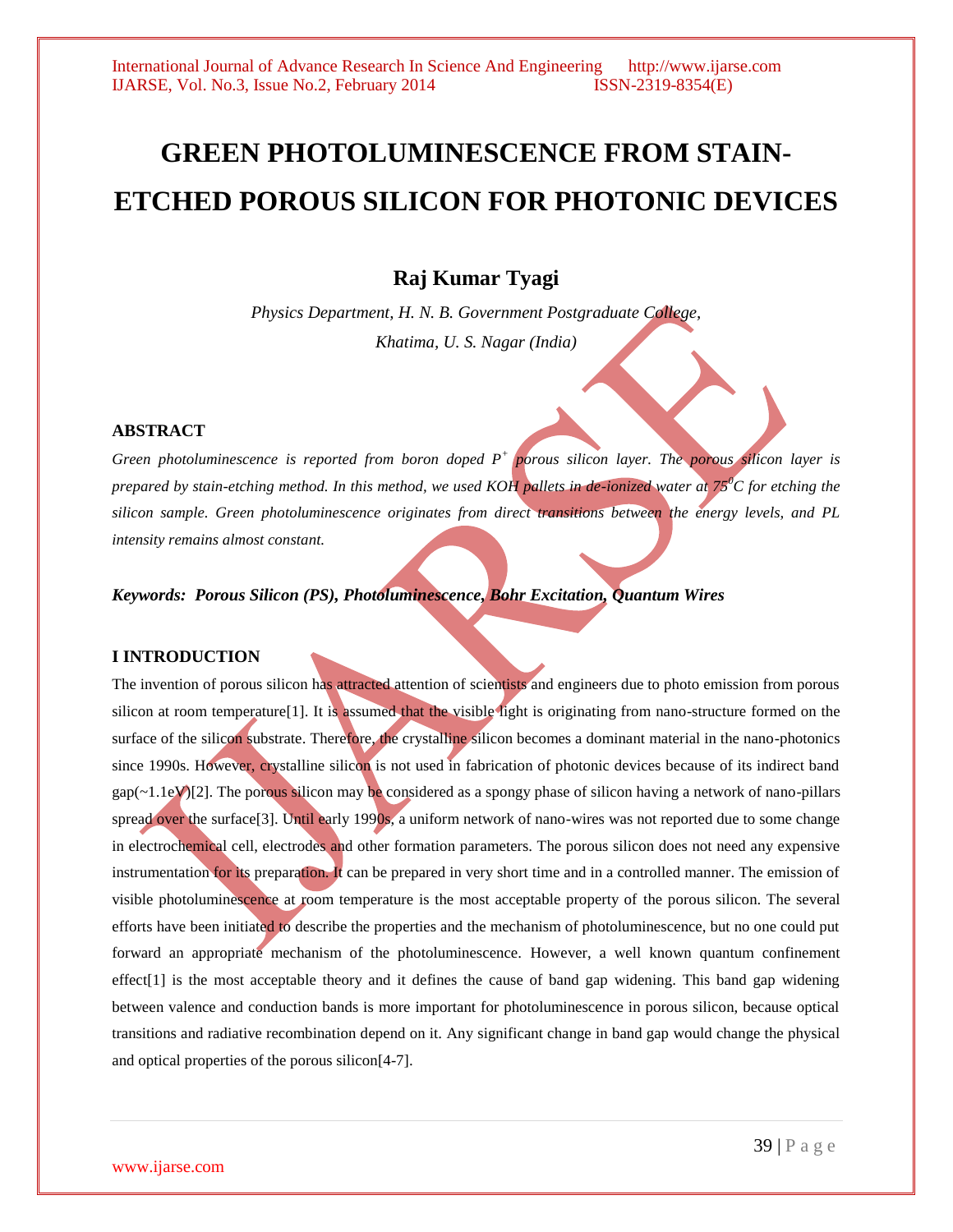International Journal of Advance Research In Science And Engineering http://www.ijarse.com IJARSE, Vol. No.3, Issue No.2, February 2014 ISSN-2319-8354(E)

#### **II FABRICATION**

Here, porous silicon is fabricated by the stain-etching technique. It is a noval nano engineering technique for the porous silicon formation. This technique enables us to grow nano-wires on the silicon substrate by a vapor etchant instead of using anodization technique. A silicon wafer with boron doped  $P^+(100)$  of resistivity 10–15 Ωcm is used in 75% KOH solution. The whole system is kept in temperature controlling bath  $75^{\circ}$ C. the rate is about 50nm/min. A UV lamp (365nm) is kept at 35 cm distant. We proposed that UV light exposure makes PL intensity stable during the formation of PS layer. Again, on decreasing the percentage of KOH solution, a non-homogeneous porous film is obtained. So, to require a homogeneous layer of porous silicon, the percentage of KOH solution may be increased. In this way, etching rate is less but a smooth and homogeneous porous silicon film is formed. The sample is then rinsed in de-ionized water and dried. All the measurements were carried out at room temperature.

#### **III RESULTS AND DISCUSSION**

Fig.1. shows porous silicon film. An efficient green photoluminescence is observed under photo-excitation with UV lamp at the end of PS formation. The photoluminescence peak is observed at 546nm, which is presented in Fig.2. It is expected that the origin of photoluminescence is from 'S' shaped quantum wires spread over the exposed surface. This 'S' shaped array is observed to run perpendicular to the surface of the substrate. Green photoluminescence from PS sample corresponds to the energy gap about 2.30eV. However, the calculated porosity of the sample is 70%. We proposed that the green wavelength is emitted from quantum silicon wires by direct transitions in the degenerate quantum states. The quantum efficiency of the porous silicon LEDs depends on radiative transition rate in the degenerate quantum states. The photo-conductive properties of porous silicon excited with UV light were analyzed. Treating energy states as Bohr like quantum states, Bohr excitation is responsible for light emission in PS. The quantum pillars of the order of  $50-150$  nm in P<sup>+</sup>silicon is expected to have luminescence quantum states in the green region(500-550nm)[8]. Although, radiative recombination centres might be generated during illumination, but on the basis of experimental studies, these have no effect on PL intensity[9]. It remains almost constant as shown in Fig.3. The intense blue emission from carbon-plasma implanted porous silicon is observed also[7]. But actually, an efficient and more stable intense photoluminescence is questionable. To the best of our knowledge direct visible light silicon sources are not present. So, a need of noval quantum wire engineering is to be developed to achieve the most intense and stable photoluminescence.

#### **IV Conclusion**

It can be stated that the band gap widening or quantum shift in the energy states is to accommodate visible wavelength related quantized energy above the band gap energy. The quantum confinement model deserves to explain the shift in the energy states beyond the energy gap of the silicon. The main property of porous silicon is that it emits light mainly in visible region of the electromagnetic spectrum and this emission of visible light depends on porosity of the material. The highly porous sample emits low wavelengths while less porous film emits large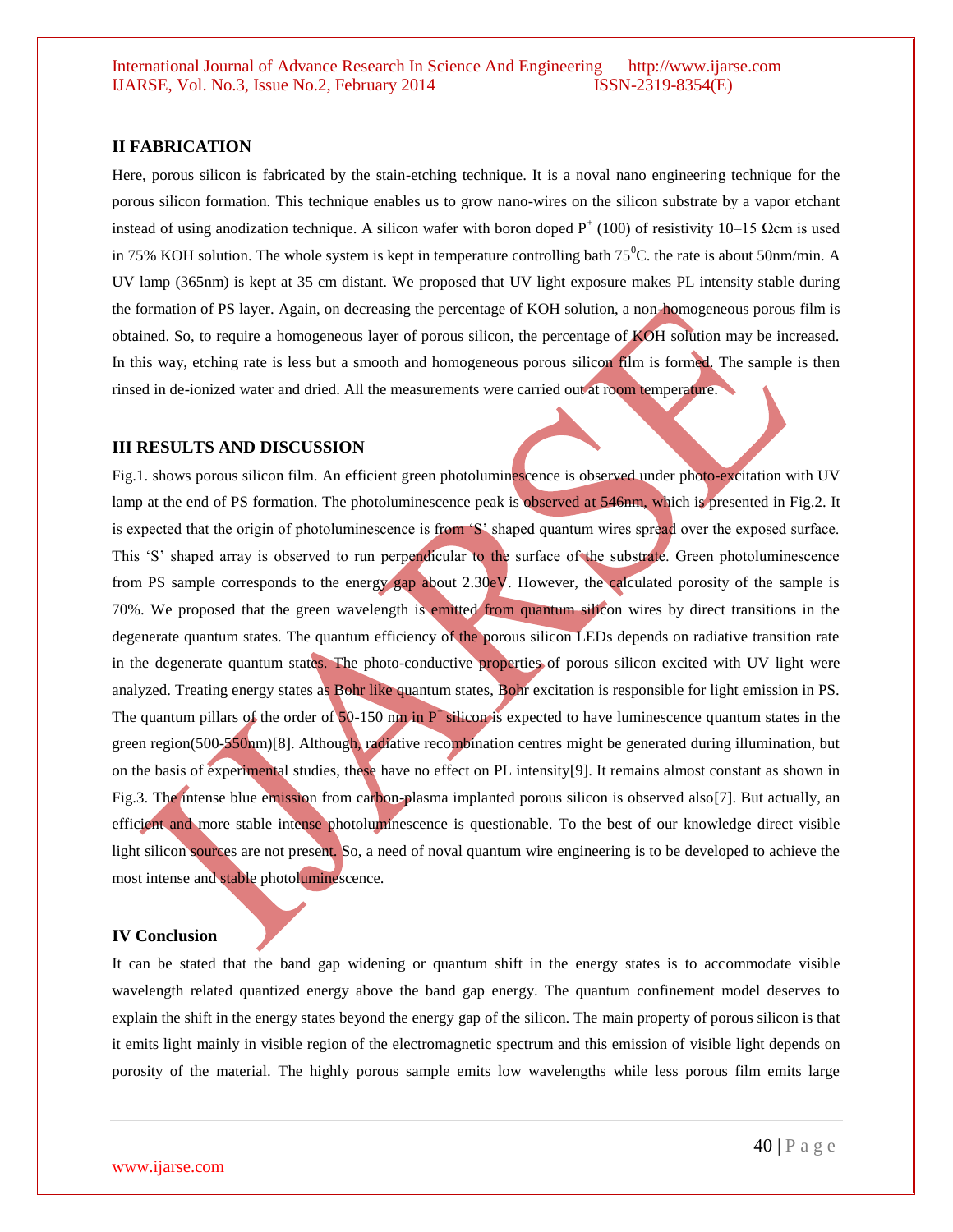## International Journal of Advance Research In Science And Engineering http://www.ijarse.com IJARSE, Vol. No.3, Issue No.2, February 2014 ISSN-2319-8354(E)

wavelengths of the visible region it means highly porous films show blue shift. If the highly intense photoluminescence would be achieved from porous silicon, silicon becomes the heart of optoelectronic industries.



**Fig.2. Pl Intensity of Green Photoluminescence**